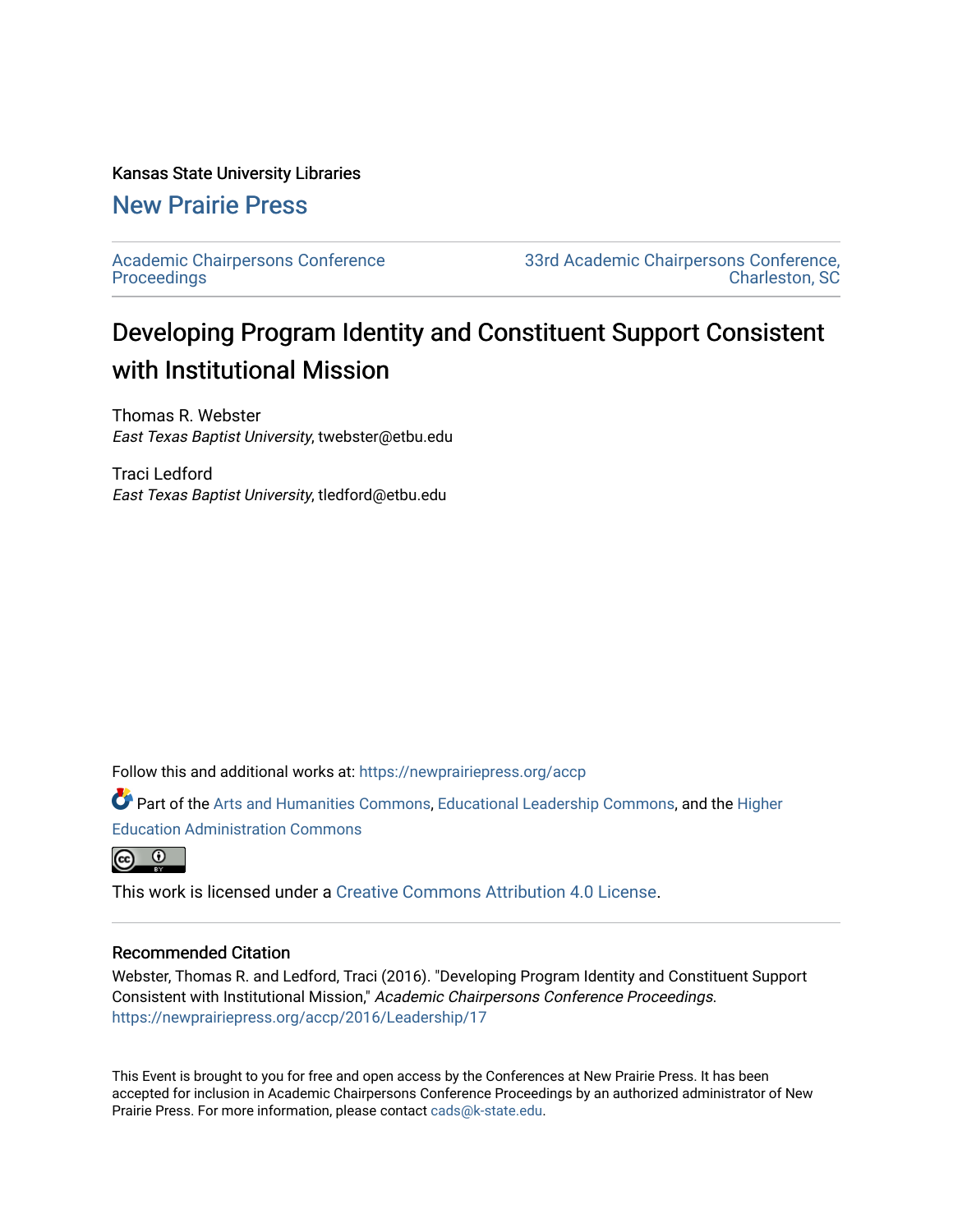Academic Chairpersons Conference Proceedings Presentation Proposal July 16, 2015

1. Primary Presenter: Thomas R. Webster

Thomas R. Webster is Professor of Music and Dean of the School of Communication and Performing Arts at East Texas Baptist University. He has served in higher education for 22 years and has 14 years' experience as an academic department chair and dean. He received his Ph.D. in Fine Arts from Texas Tech University, his Master of Music degree from Texas Christian University, and his Bachelor of Music Degree from Howard Payne University. He has made presentations and presented workshops at multiple academic conferences including the following: Music Program Advancement and Audience Building through Partnerships with Community Arts Organizations (National Association of Music Schools Annual Meeting, 2012); Music Career Advising and Implications for University Music Administrators: A Dean's Perspective (College Music Society, 2012).

2. Additional Presenter: Traci Ledford

Traci Ledford, Department Chair and Associate Professor of Theatre Arts at East Texas Baptist University, received her Master of Fine Arts in Directing as well as her Bachelor of Fine Arts in Directing and Design from Baylor University. In the interim between the two degrees, Traci served as the Education and Outreach Intern at the Dallas Theater Center before devoting nine years to teaching theatre in the public school systems of Texas and North Carolina. As a director, Traci has helmed over fifty productions where her focus has been to break down stereotypes associated with producing organizations and educational institutions to increase their audience base and critical reception. Publications include "Profile: Raymond Caldwell, Texas Shakespeare Festival" and "The Influence of Epic Theatre on the Work of Robert Lepage" both in the *Texas Theatre Journal*; presentations include "Women of Action: An Examination of Arthur Giron's Characterization of Women in *The Coffee Trees*" (Resonance Ensemble— Theatre Row, New York) and "The Influence of Epic Theatre on the Work of Robert Lepage" (Texas Educational Theatre Association).

- 3. Title of Presentation: Developing Program Identity and Constituent Support Consistent with Institutional Mission
- 4. Abstract: Presenters will discuss best practices for building constituent and administrative support for academic programs while simultaneously developing program identity that honors the mission of the institution it represents.
- 5. Keywords: Academic Leadership, Program Identity, Institutional Mission, Academic Freedom, Program Support
- 6. Presentation Topic Theme: Program Identity and Institutional Mission
- 7. Target Audience: All Department Chairs as well as other University Administrators
- 8. Type of Presentation: Best Practice Presentation Additional Note: If the conference needs so dictate, the presenters are prepared to offer this session as an interactive workshop. Dr. Webster and Professor Ledford have case